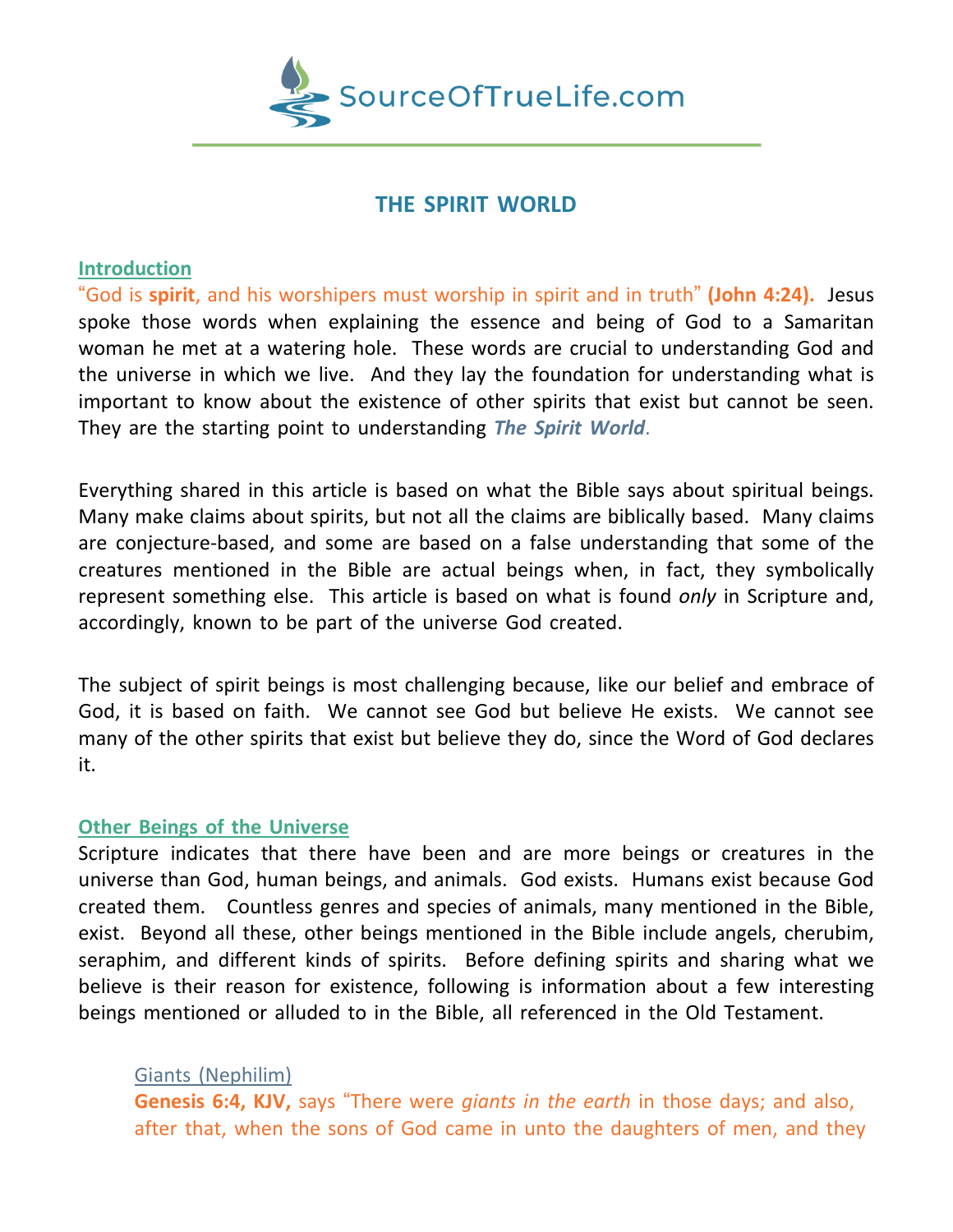bare children to them, the same became mighty men which were of old, men of renown."

*Giants in the earth* **(Genesis 6:4, KJV)** also translates *Nephilim* in the NIV, RSV and other translations and paraphrases. These giants were human beings born of union between the *sons of God* and human *women*, and are called heroes of old, men of renown **(NIV).** There is only speculation as to the identity of the *sons of God*. Since Scripture does not state explicitly who they were, we will only say they are said to be creatures of God who bred with some of the women of the earth.

The next verse indicates that "the wickedness of man was great in the earth, and that every imagination of the thoughts of his heart was only evil continually" **(Genesis 6:5, KJV).** The giants were part of that wickedness. The great flood of Noah's day eliminated the wickedness for a season, leaving Noah and his family to repopulate the earth. After the flood, we do not know whether God continued to allow *the sons of God* to procreate with women. We do know that giants are mentioned later in the Old Testament.

When the Israelites were about to enter the Promised Land, their spies reported seeing *giants* in the land **(Numbers 13:33).** Many of them were slain when the Israelites possessed the land **(Joshua 11:21-22).** Later still, Goliath the Philistine **(1 Samuel 17),** a giant over six cubits tall (more than 9 feet) was certainly a *man of renown*. The young shepherd David, well before he became king of Israel, dispatched Goliath. After that, mention of giants (Nephilim) in Scripture fades away.

We do know that God allowed certain of His created beings to procreate with humans. We simply do not know the disposition of giants following their Old Testament references, only that there are no similar populations of *giants in the earth* today.

#### Behemoths

Behemoth is only mentioned once in Scripture – "Look at the *behemoth*" **(Job 40:15).** The Hebrew word from which the word *behemoth* derives means a *dumb beast* and, specifically, a Nile horse or hippopotamus. Thus, this creature is merely one of the many animals of the earth given life by God.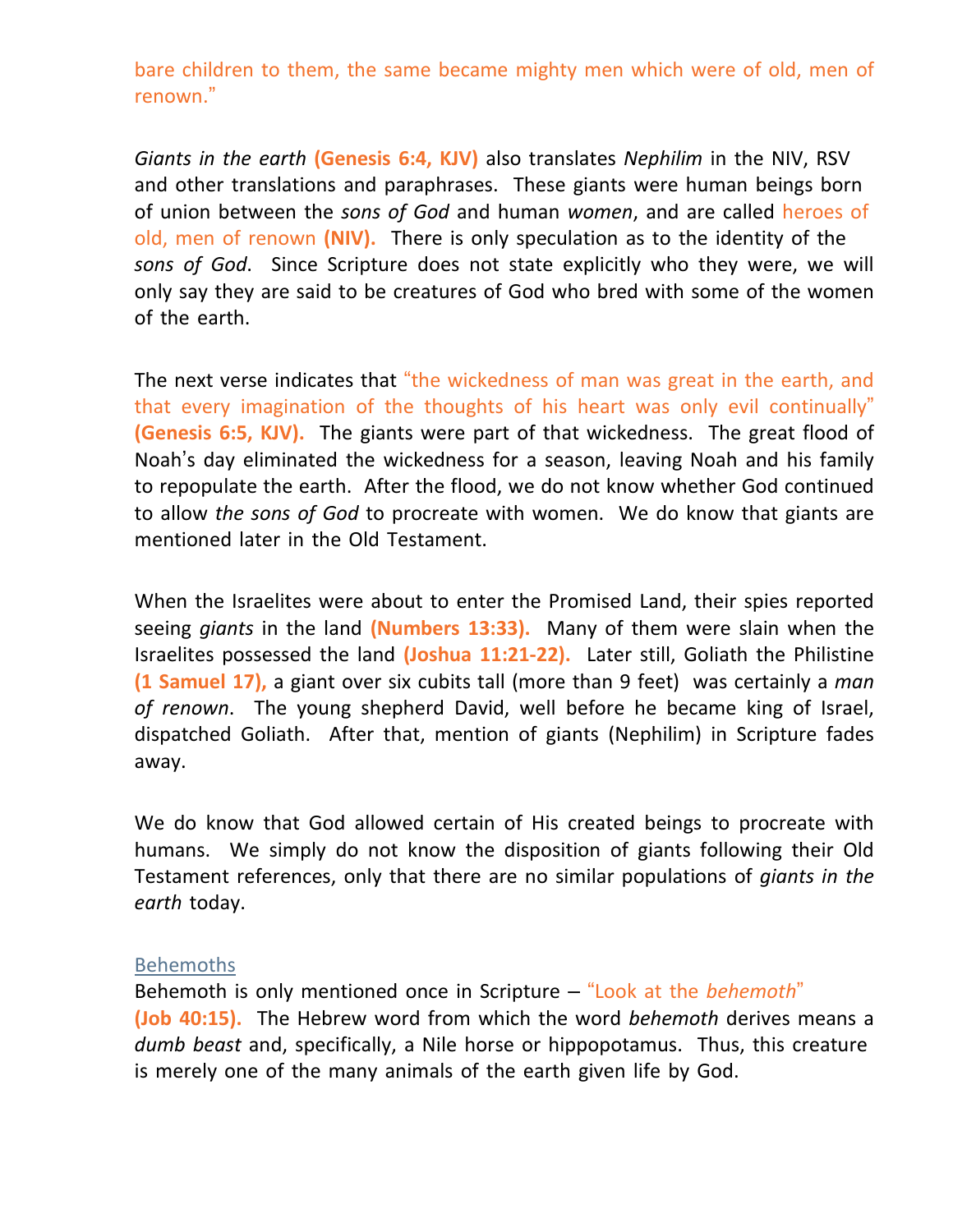**Leviathans** 

Leviathan appears in five places in Scripture **(Job 41:1-34; Psalm 74:14; 104:26; Isaiah 27:1)** and appears to be one of God's large sea creatures, "the leviathan, which *you* formed to frolic there" **(Psalm 104:26).** Job cites Leviathan's size and strength. Isaiah mentions Leviathan twice in **Isaiah 27:1.** Only speculation exists beyond these references.

Nephilim, behemoths, and leviathans are all beings that God created or allowed to come into existence. To recap, the Bible reveals these beings of the universe:

God Humans (including the giants of **Genesis 6:4**) Animals (countless types including strange ones like leviathans and behemoths) Angels Cherubim (though never stated, some believe these to be angels) Seraphim (though never stated, some believe these to be angels) Spirits (most mentioned here and in the Bible)

Other beings may exist or may have existed. We simply do not know, but someday may. If other created beings of God exist, they **1)** exist somewhere else in the universe, unseen by human eyes, and/or **2)** they are spiritual in nature and, like God, may be all around us, but are unseen.

Other 'creatures' or beings are mentioned in the Bible, but they are not God-created; they are not physically real. These are 'creatures' referenced metaphorically, symbolically, or seen in a vision as representing something else. Some good examples are the unnamed creatures in Ezekiel's vision **(Ezekiel 1:4-28),** the dragon of **Revelation 12,** the beasts of **Revelation 13,** and others. These and other such 'creatures' are misunderstood by many unbelievers and skeptics to be mythical creatures that believers embrace, when they are actually 'creatures' cited in visions or dreams to symbolically represent spiritual truths.

Understanding the different types of known beings cited in scripture leads us to a discussion on spirits.

## **What Is a Spirit?**

The Hebrew word *ruach* and the Greek word *pneuma,* used frequently in the Old and New Testaments, respectively, translate to the English word *spirit***.** A spirit being is commonly understood to be invisible. Except where a spirit is supernaturally revealed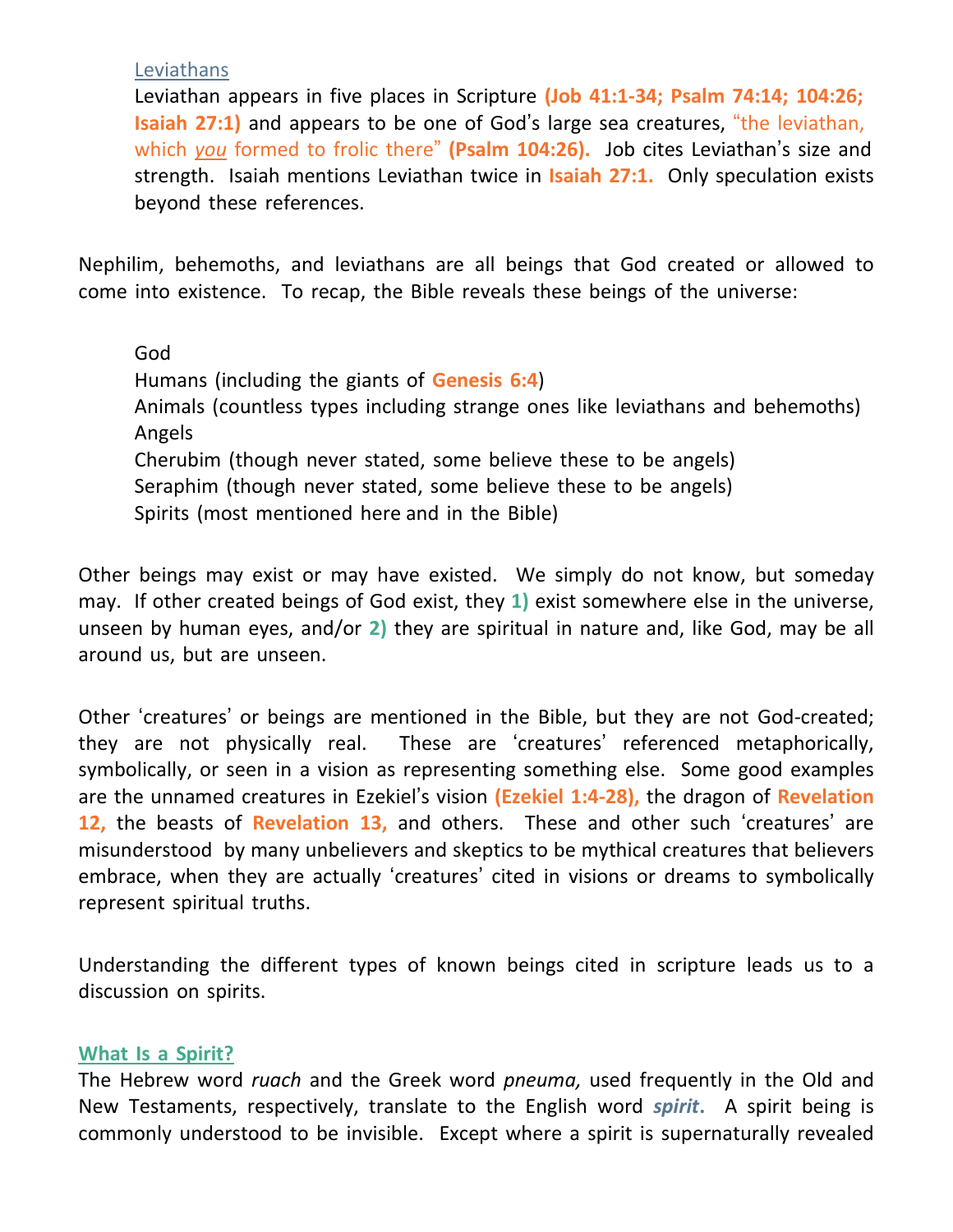to the human eye, a spirit is never seen. We can only observe what a spirit causes, e.g., material matter brought into existence by God, actions prompted by the human spirit, physical results, or outcomes of angelic effort.

**God** is Spirit **(John 4:24)** and cannot be seen, but we can clearly observe the majesty of the universe God created or set in motion (the physical matter of planets (like the earth and its inhabitants), moons, stars, solar systems, galaxies, comets, asteroids, and other celestial bodies) and we can observe what God wills and causes to happen in our lives.

**Humans** are spirits. We are created in God's image **(Genesis 1:27)** and, accordingly, have a spirit component that cannot be seen. We are spirit beings facilitated by fleshly vessels that can be seen. Your spirit is your true self. Apart from the spirit that is you, you do not have life **(James 2:26).** Most of our and actions are audible and visible to others, though our actual spirit cannot be seen.

**Angels** are spirits. Unless supernaturally revealed, they are unseen. What can be seen are what angels cause or facilitate in the lives of human beings.

**Other created beings** of God are spirits, including cherubim, seraphim, and many others, about which we know little, except what is revealed in Scripture.

By faith, humans understand the existence of spirits, including God's existence, because Scripture has indicated they exist and by what they have caused to happen in the life of humanity here on earth.

The fact that we live in a spirit world should not be surprising since there are things we experience every day that cannot be seen. We breath air (oxygen, one of many gases) but we cannot see it. We feel the wind, but we cannot see it. However, we do observe the *results* of air (expanding

torsos, condensation on a window when we breath on it), and wind (swaying tree branches or moving clouds).

Scientists who study the cosmos know that black holes and 'dark' matter exist, but they cannot see them. They observe what they cause – matter being drawn into black holes by gravity and celestial bodies in motion by the force of unseen energy.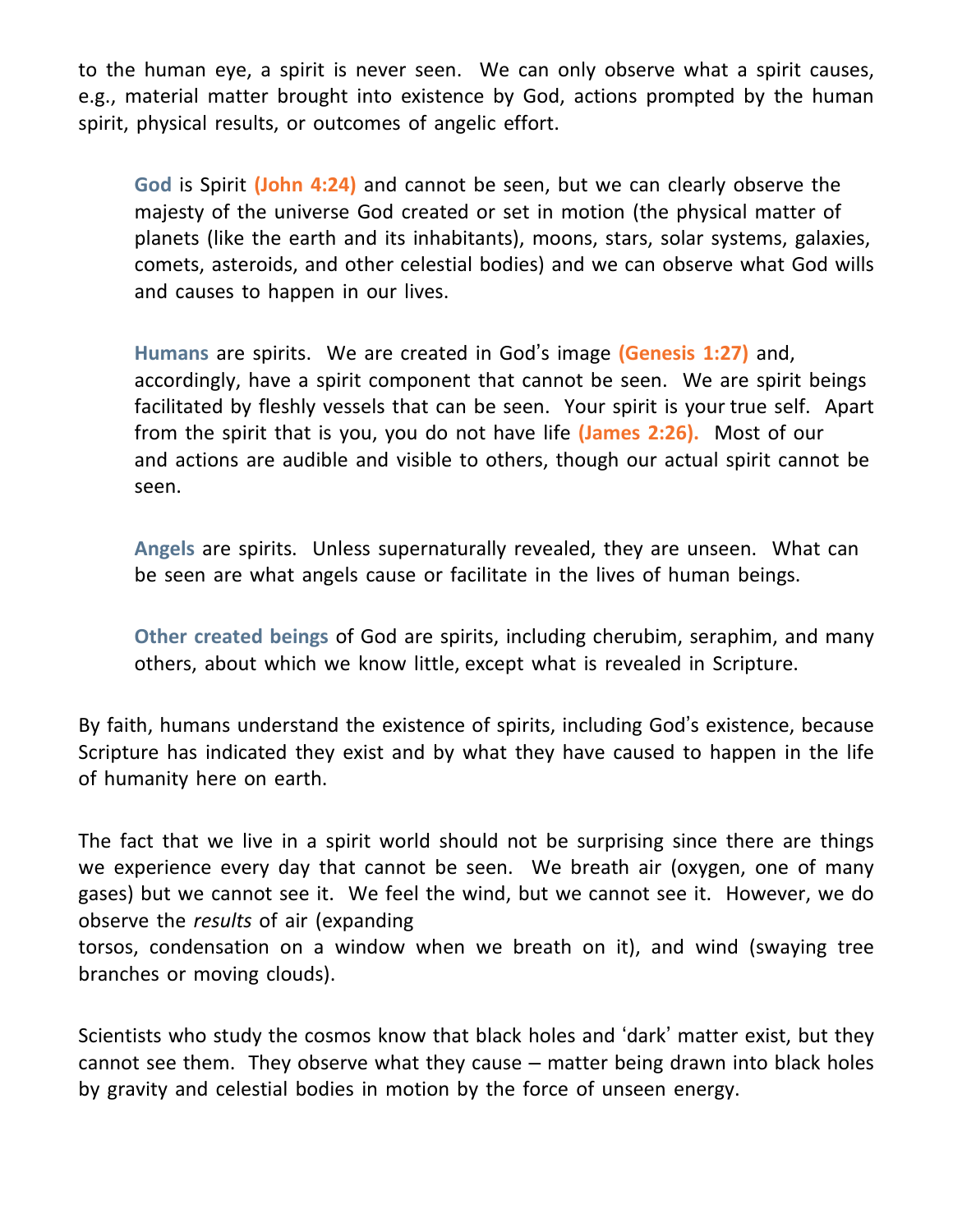We live in a spiritual universe and world because God made it that way and inhabits them. Spirits are the true essence or life of beings, whether they be God, humans, angels, other beings mentioned in the Bible or other beings of which we are yet unaware.

Spirits are also known correctly as *ghosts*. God's Holy Spirit is frequently called the Holy *Ghost*. Another definition of *ghost* that raises concern for some is 'a dead person whose spirit appears in faint bodily form for some purpose, including haunting.' A wellknown example is Casper the friendly ghost, a fictitious cartoon character. Though we believe spirits or ghosts may, on occasion, be seen in bodily form, there is no biblical pattern of this occurring on a repeated basis. Be cautious about seeking the presence of ghosts or spirits of departed loved ones via seances and other practices associated with the **Occult**. If you and deceased loved ones are in Christ Jesus, you will see each other again in the heavenly places when you are given new heavenly bodies **(2 Corinthians 5:1-10).**

One final thought – there is no conclusive statement or proof in Scripture that animals have spirits or souls, or whether they will exist in heaven. While humans **(Genesis 2:7)** and animals **(Genesis 1:30, 6:17; 7:15, 22)** were created by God, having the *breath of life* blown into them, humans were created in the likeness of God **(Genesis 1:26-27)** while no similar statement about animals is made. Also, there are no statements that animals, including pets, will not be part of the new heaven and earth. With no biblical pronouncements, it is entirely in the hands of God.

#### **Why Do They Exist?**

We believe that all spirit beings created by God were brought into existence and have a purpose. Here are three biblical reasons God made them:

#### **Desire**

God *desired* them in His perfect will. Scripture reveals this, "for you created *all* things, and *by your will* they were created and have their being" (**Revelation 4:11, NIV).** If God did not desire the other created things, they would not have come into being. But God did desire them and created them.

#### **Pleasure**

God created for His own *pleasure*. "for thou hast created all things, and for thy *pleasure* they are and were created **(Revelation 4:11, KJV).**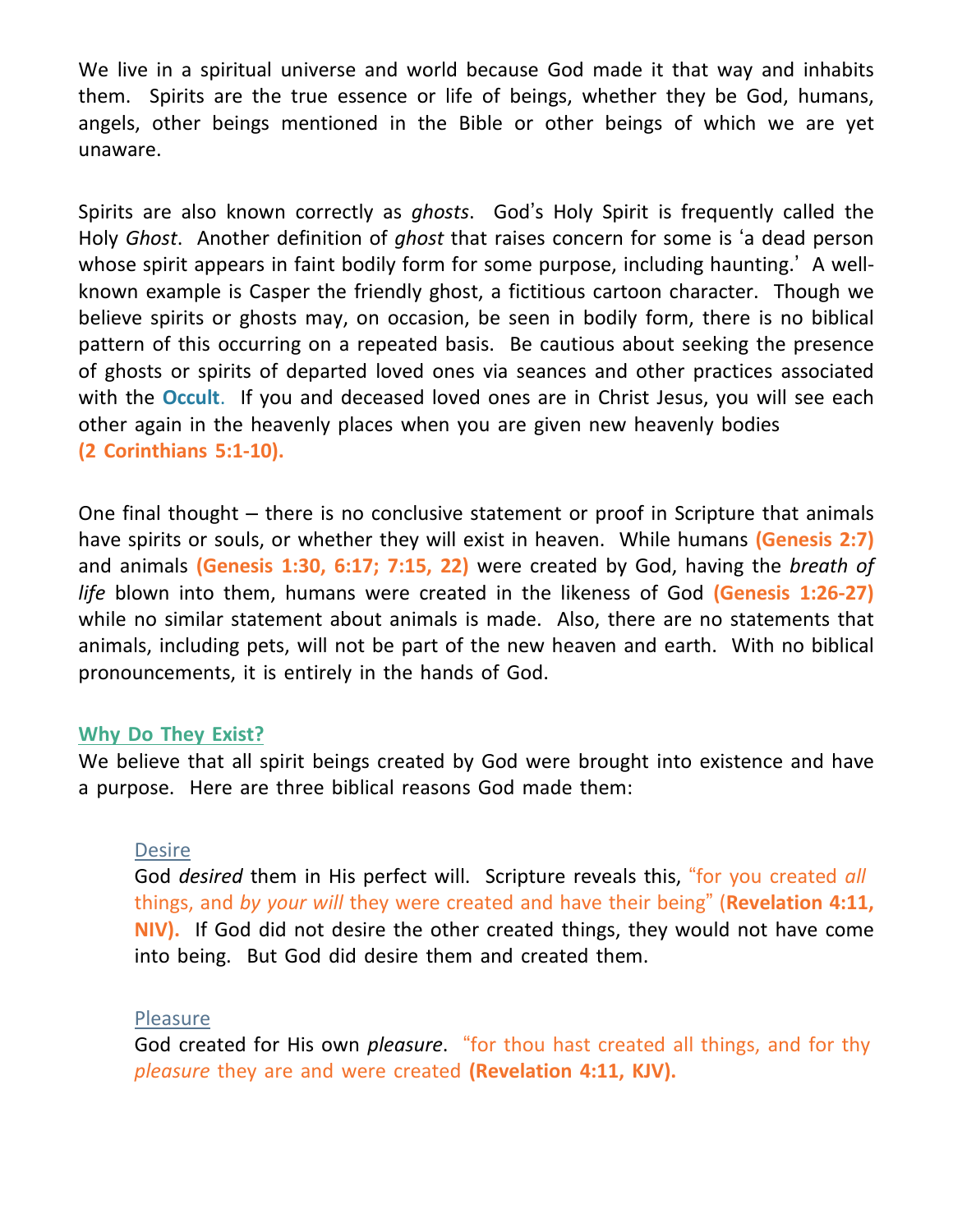## Worship and Service

God deserves the worship of those He created **(John 4:23).** Because God is spirit, the human spirit and other spirit beings are to worship The Spirit who made everything possible.

With these reasons for God's creation as the backdrop, consider the purposes for which God created the two prominent spirit beings mentioned most in Scripture, humans and angels:

## Humans

Humans were made by God to have fellowship with Him and have dominion over the earth **(Genesis 1:26).** This is known by what is recorded in the creation story. Adam and Eve continually sensed God's presence. They talked and walked with Him **(Genesis 3:8).** The Bible does not say that God was lonely, necessitating the need to create humans. It appears however, as shared in the foundational reasons above, that God created humanity to have a close relationship – so much so that, when that fellowship was broken by sin and repeated rejection, God made a Way through Jesus Christ to nullify the sin and restore the relationship **(John 3:16).** God is still looking to establish a relationship with everyone who has yet to embrace Him through faith in Jesus Christ. If you have not yet done that, you can invite God into your heart at this very moment. **Getting Started**

There is much involved in our relationship with God but nothing more important than worship. Those who have found salvation through our loving Savior and God are asked to worship Him. Jesus made it clear, "... true worshipers will worship the Father in spirit and truth, for they are the kind of worshipers the Father seeks. God is spirit, and his worshipers must worship in spirit and in truth" **(John 4:23-24).** This kind of worship is one-on-one *spirit* worship, human spirit to Spirit God. This makes complete sense in a spirit world.

#### Angels

Angels were created by God to serve Him. We do not know all the ways angel spirits serve, but we do know from the Bible that the primary way angels serve God is ministering in the lives of humans. "Are not all angels ministering *spirits* sent to serve those who will inherit salvation?" **(Hebrews1:14).** In Scripture, we discover angels serving in many ways:

Conveying messages to us. The word 'angel' derives from Latin and Greek words meaning *messenger*, so this form of service for angels must be high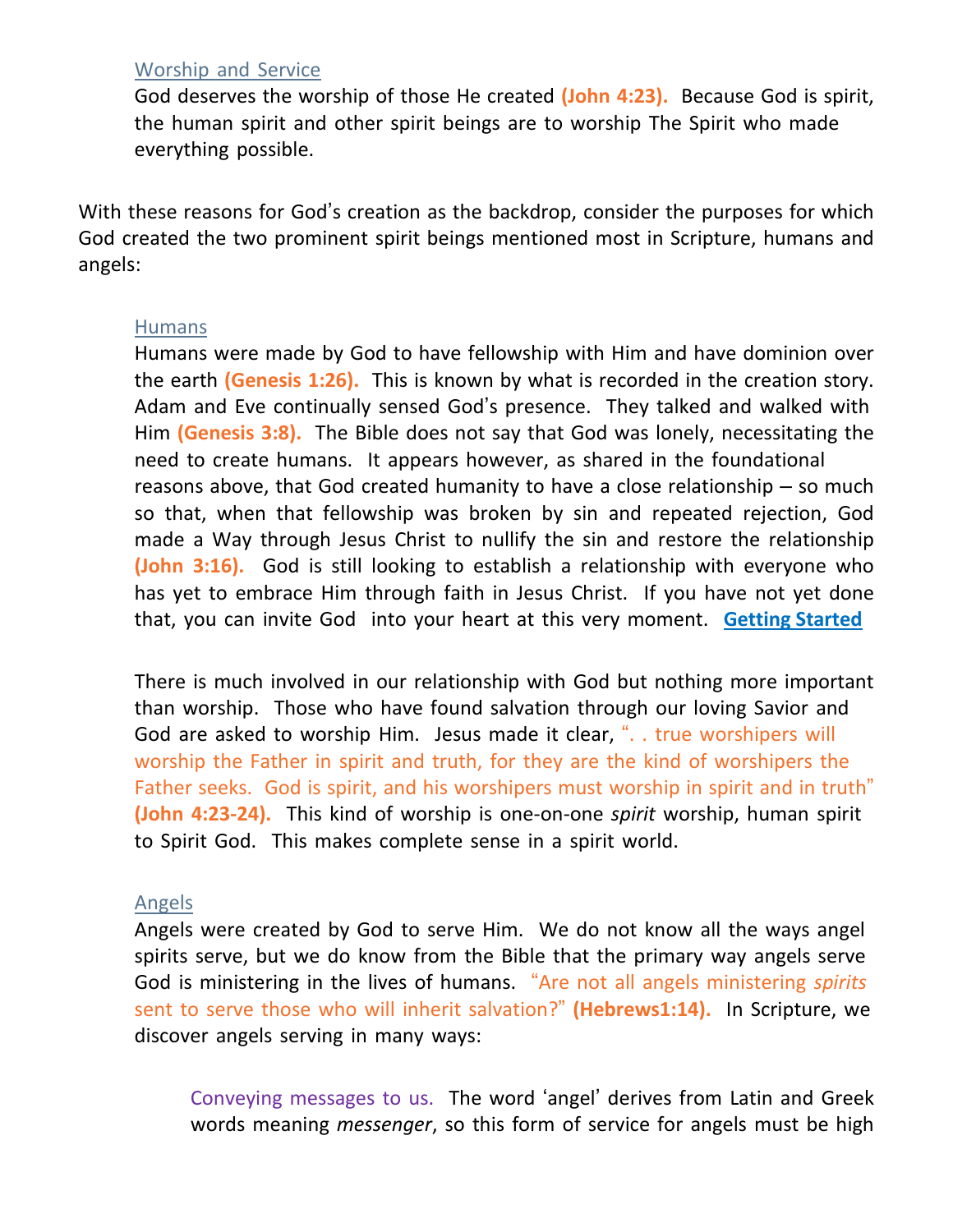on the list. Angelic messages in the Bible can be encouragement or news, or they can convey warning and alarm. Good biblical examples include the warning to Lot about the destruction of Sodom and Gomorrah **(Genesis 19),** the announcement to Mary that she would conceive Jesus **(Luke 1:26-38),** and the messages of the three angels in John's vision **(Revelation 14:6-13).**

Protecting us. "For He will command His angels concerning you to guard you in all your ways. On their hands they will bear you up, lest you strike your foot against a stone" **(Psalm 91:11-12).** A good example of angelic protection is Daniel being saved from lions who would have killed him **(Daniel 6:22).**

Caring for us at death. Jesus said, ". . . the beggar died, and the angels carried him to Abraham's side," **(Luke 16:22)** referring to heaven. The beggar was escorted to heaven, *carried* by angels to heaven. How special is that!

Facilitating action when needed. At the resurrection of Jesus, an angel was involved, "And behold, there was a great earthquake, for the angel of the Lord descended from heaven and came and rolled back the stone from the door and sat upon it" **(Matthew 28:2).**

#### **Good and Evil Spirits**

God is *holy* **(Psalm 99:9).** Merriam-Webster defines *holy* as – exalted or worthy of complete devotion as one perfect in goodness and righteousness. With God, the Spirit Creator, there is no sin or corruption **(Psalm 16:10).** God is loving and kind in every respect and, because of that, is good and just to all His creation. That is why we call God, *Holy* **Spirit.**

Many of the spirit beings God made have served Him faithfully for their created purposes. These could be called *good spirits* and would include many of the angelic realm, faithful humans, like Abraham, who have trusted God across history, and others. This good, however, cannot be said of all spirits in the universe.

Some of God's created beings either abandoned their purposes, rejected our Holy God, and/or worked against the intents of the Creator of the universe. In the Bible, these are termed *evil spirits* and are called by various names – unclean spirits, impure spirits, deceiving spirits, lying spirits, demonic spirits, and demons. In all cases, these are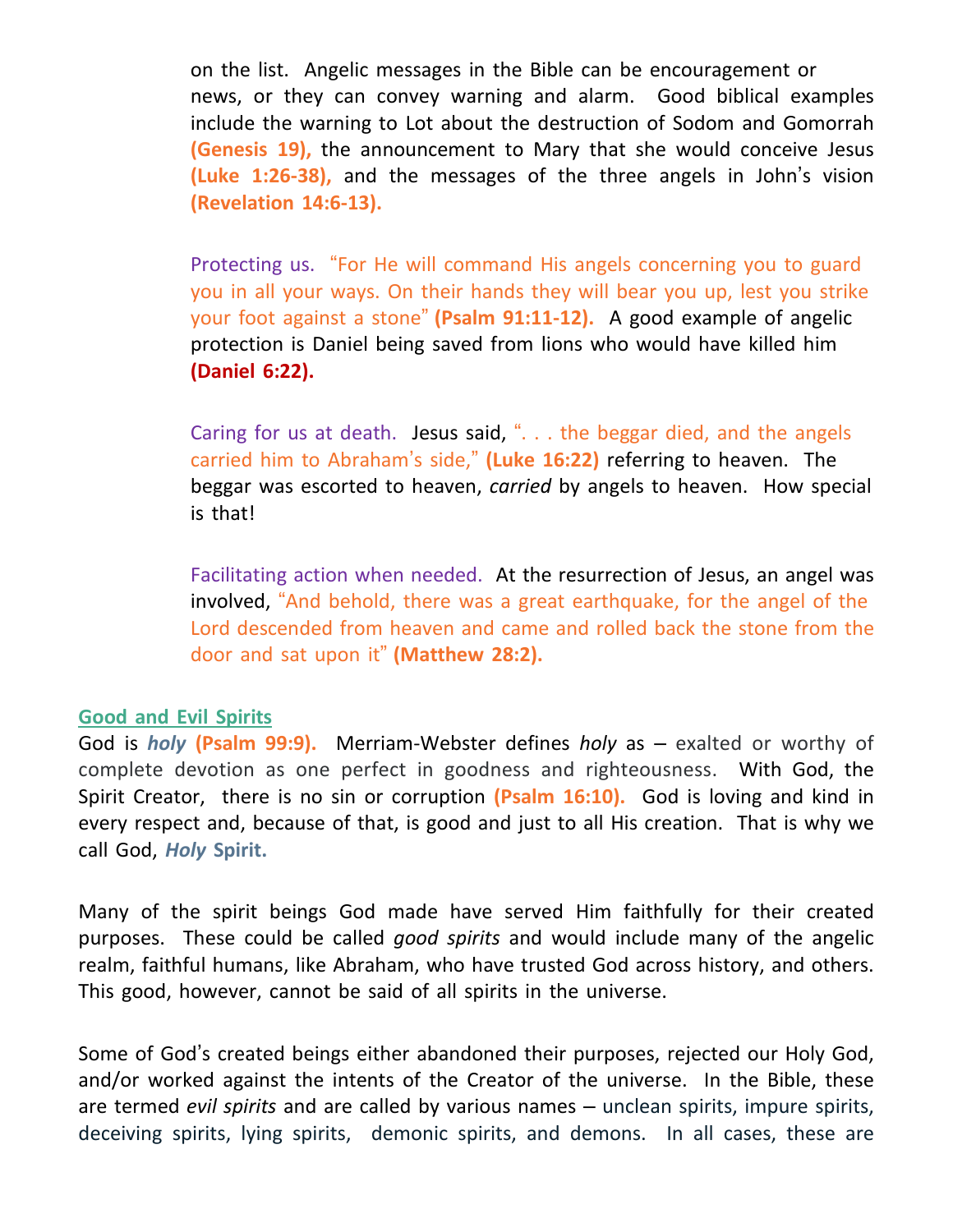supernatural beings devoted to rebellion against God and enticing others, especially humans, to join them.

The origin of evil spirits is not known, though fallen angels are referenced in the Bible in numerous places **(Matthew 24:41; Revelation 12:7-9,** and many more**).** The fallen angel we hear about most in Scripture is Satan, the leader of rebellion against God **(Matthew 12:24).** But Satan and other evil spirits have no power over God; God still rules over them and will forever. In His sovereignty God has, however, used evil spirits to accomplish divine purposes. Often those purposes centered on punishing those working against God's plans **(1 Kings 22:20-23; Judges 9:23).** God even allowed an evil spirit to trouble King Saul when David was chosen as his replacement **(1 Samuel 16:14- 15).**

Evil spirits have the opposite character of God's loving and righteous nature. Rather than showing love and working to promote peace, they attempt to wreak havoc. They attempt to inflict the body with ailments and disease **(Luke 13:11; Matthew 12:22, and many others).** They seduce people with lies and false doctrines **(1 Timothy 4:1).** As seen in what they are called, they deceive and lie, spirit to spirit. They attempt to plant thoughts and ideas into the minds of even the strongest children of God, trying to entice them into sin and away from God **(Acts 5:3-9).** Jesus, himself, faced this onslaught when tempted in the wilderness **(Luke 4:1-13).**

Here is the good news – evil spirits, especially Satan, not only have no power over God, **but they also have no power over you as a child of God!** Their sphere of influence is controlled by God and, if you are in a relationship with God through Jesus Christ, **evil spirits can do you no harm!** Followers of Jesus Christ who have been born again of God's Spirit have been given the tools to overcome the evil that exists in the universe **(Matthew 10:1 is but one example).**

#### **Interaction With the Spirit World**

We live our lives surrounded by what we can see and by what we cannot see. **Hebrews 12:1** says it this way, "we are surrounded by such a great cloud of witnesses. ." The surrounding cloud of witnesses includes Jesus, the Holy Spirit, God the Father, perfected spirits of the saints who have gone before us, millions of joyful angels, and other unknown creations of God **(Hebrews 12:22-24).**

**Embrace the goodness and righteousness of our loving God.** Sense the cheering of victorious saints. Be blessed by the knowledge that joyous angels are serving you by serving God.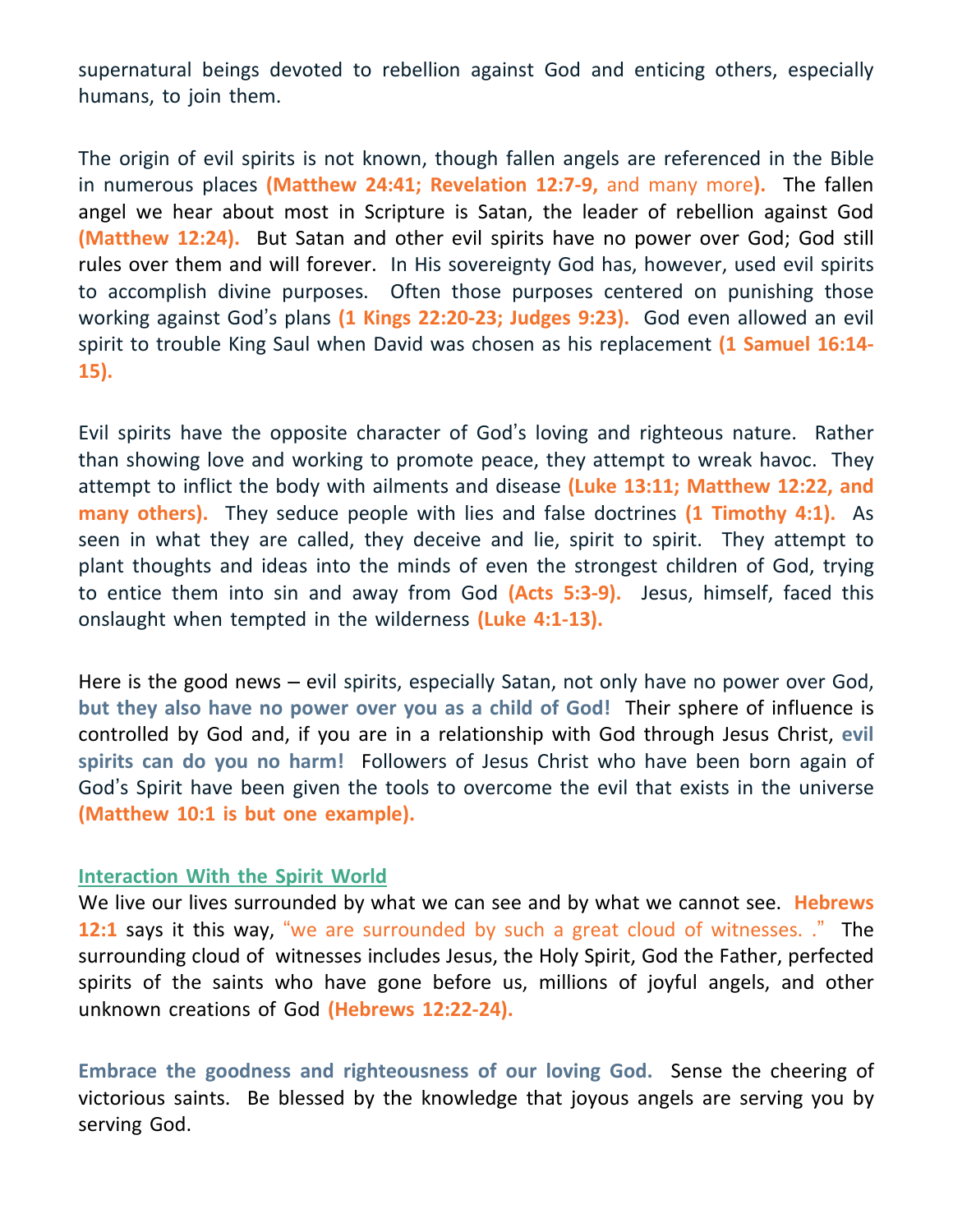**Draw close to God and claim victory over all evil.** Born again believers filled with God's Holy Spirit are not under constant attack from evil spirits. Walking with God *repels* all evil and sends it fleeing. **James 4:7-10** should be read and practiced, "submit yourselves, then, to God. Resist the devil, and he will flee from you. Come near to God and he will come near to you . . . humble yourselves before the Lord, and he will lift you up."

But evil spirits do exist, and they should not be taken lightly. They will only bring trouble into your life if you give them a place. But they will only enter your reality if you let them. If you embrace sin, start believing lies and deception, fail to forgive others, or dabble in the **Occult**, you open the door to attack **(Matthew 12:43-45).** Draw close to God and worship Him. Resist the evil. For more on spiritual warfare, go to 3 Ways to Win at Spiritual Warfare - Dr. Roger Barrier [\(crosswalk.com\)](https://www.crosswalk.com/church/pastors-or-leadership/ask-roger/3-ways-to-win-at-spiritual-warfare.html)

## **Closing thoughts**

**\_\_\_\_\_\_\_\_\_\_\_\_\_\_\_\_\_\_\_\_\_**

If you now have a better understanding of the depth of the spiritual nature of our universe and world, do not be alarmed. It is God's creation and Jesus, the Son of God, has been made Lord of it all **(Colossians 1:15-20).**

**Do not obsess over evil** that Jesus already overcame at the Cross. Do not look under every rock or around every corner for an evil spirit. You are a victorious child of God! Live in the reality that you can observe. And, by all means, do not elevate Satan by overstating his name. The one name we should say most often is Jesus. He deserves our adoration and praise!

**Do not obsess over good spirits**, like angels, as some do. Angels are created beings, servants of God, and should not be worshiped **(Revelation 22:8-9).** Just be confident that God utilizes them for your good.

Live your life joyously in the Lord and let the darkness of evil never shine in the glorious Light Jesus has brought into your life!

This is an introduction on the subject of **The Spirit World***.* Here are a few other resources you may wish to explore:

<sup>14</sup> Bible verses about Spirit Beings [\(knowing-jesus.com\)](https://bible.knowing-jesus.com/topics/Spirit-Beings)